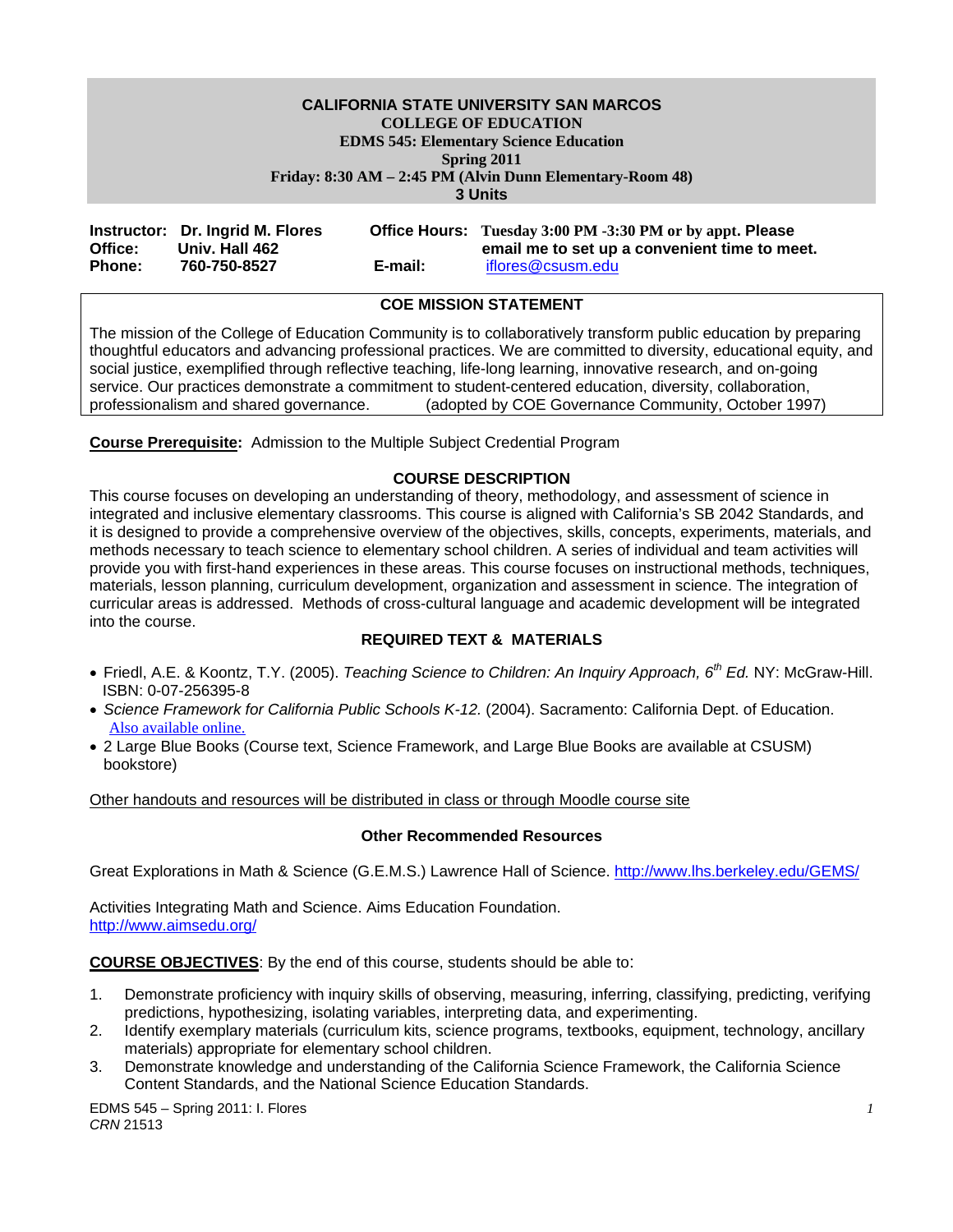- 4. Demonstrate an understanding of the physical, earth and life science concepts included in the K-8 California Science Content Standards and how to design lessons to teach the concepts.
- 5. Demonstrate an understanding of the Health Education Standards for California Public Schools and their connection/application to science content standards.
- 6. Use the Learning Cycle model of instruction to teach science in a contemporary manner.
- 7. Demonstrate the use of technology in elementary science teaching and learning.
- 8. Demonstrate confidence in leading and performing investigations designed to teach science concepts, science process skills, and scientific attitudes.
- 9. Use authentic methods of assessment to evaluate learning of science concepts and processes.
- 10. Practice strategies to include all students in science (linguistically and culturally diverse, students with disabilities and other students with special needs).

# **INFUSED COMPETENCIES**

#### **Special Education**

Consistent with the intent to offer a seamless teaching credential in the College of Education, this course will demonstrate the collaborative infusion of special education competencies that reflect inclusive educational practices.

# **Authorization to Teach English Learners**

This credential program has been specifically designed to prepare teachers for the diversity of languages often encountered in California public school classrooms. The authorization to teach English learners is met through the infusion of content and experiences within the credential program, as well as additional coursework. Students successfully completing this program receive a credential with authorization to teach English learners. (Approved by CCTC in SB 2042 Program Standards, August 2002)

# **Technology**

This course infuses technology competencies to prepare candidates to use technologies, emphasizing their use in both teaching practice and student learning. Students are expected to demonstrate competency in the use of various forms of technology (i.e. word processing, electronic mail, Moodle, use of the Internet, and/or multimedia presentations). Specific requirements for course assignments with regard to technology are at the discretion of the instructor. Most assignments will be submitted in hard copy to the instructor, and some specific assignments will also be submitted electronically on Moodle. Keep a digital copy of all assignments for use in your teaching portfolio. You must use your Moodle e-mail account for this class. The best way to contact me is by Moodle email.

# **STUDENT LEARNING OUTCOMES**

#### **Teacher Performance Expectation (TPE) Competencies**

The course objectives, assignments, and assessments have been aligned with the CTC standards for the Multiple Subject Credential. This course is designed to help teachers seeking a California teaching credential to develop the skills, knowledge, and attitudes necessary to assist schools and districts in implementing effective programs for all students. The successful candidate will be able to merge theory and practice in order to realize a comprehensive and extensive educational program for all students.

#### **TPE Primary Emphases in EDMS 545**:

- TPE 1a-Subject Specific Pedagogical Skills for MS Teaching Assignments (Science)
- TPE 5-Student Engagement

#### **TPE Secondary Emphases in EDMS 545**:

- TPE 4-Making Content Accessible
- TPE 7-Teaching English Learners
- TPE 9-Instructional Planning TPE 14-Educational Technology in Teaching and Learning
	-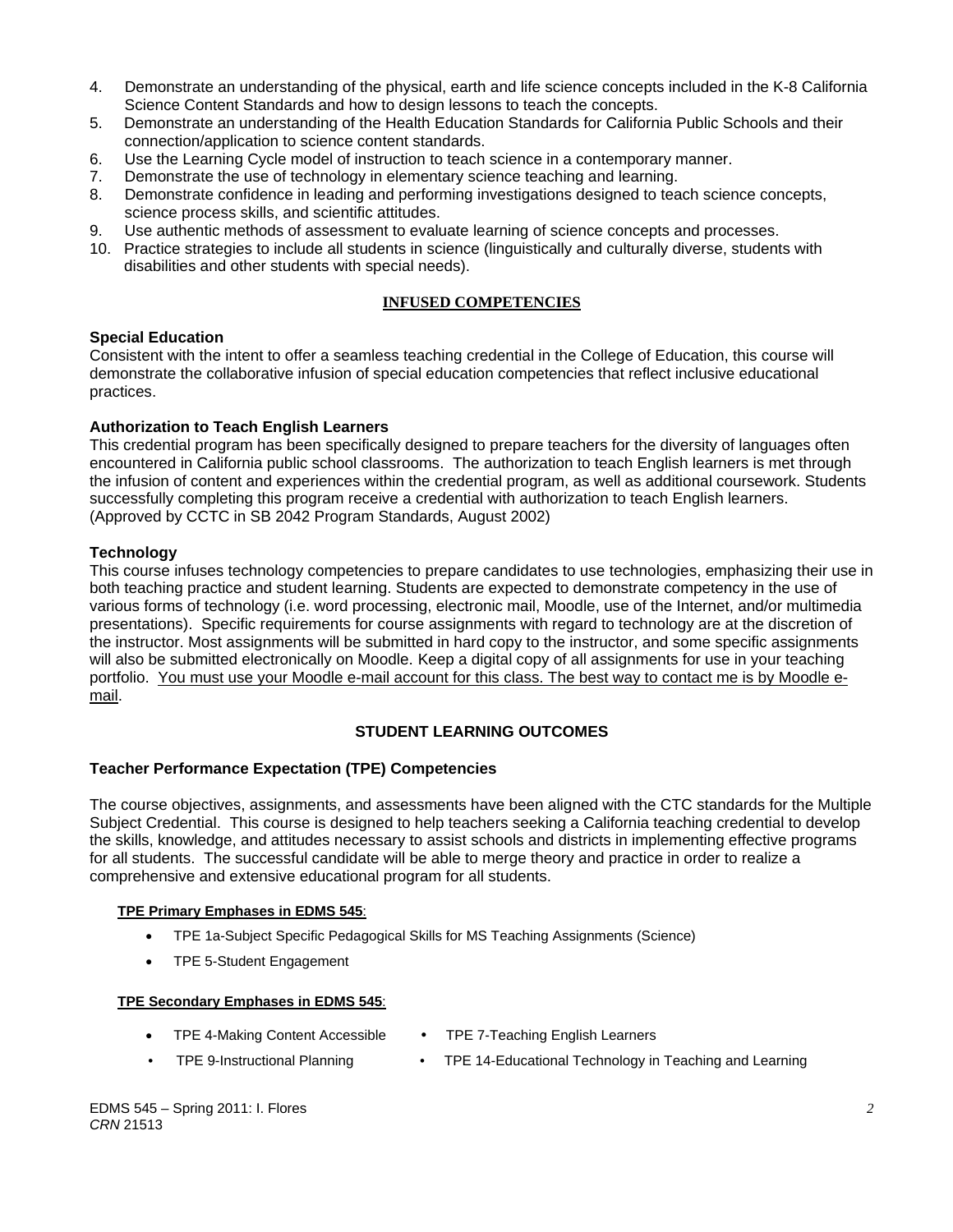# **California Teacher Performance Assessment (CalTPA)**

Beginning July 1, 2008 all California credential candidates must successfully complete a state-approved system of teacher performance assessment (TPA), to be embedded in the credential program of preparation. At CSUSM this assessment system is called the CalTPA or the TPA for short.

To assist your successful completion of the TPA, a series of informational seminars are offered over the course of the program. TPA related questions and logistical concerns are to be addressed during the seminars. Your attendance of TPA seminars will greatly contribute to your success on the assessment.

Additionally, COE classes use common pedagogical language, lesson plans (lesson designs), and unit plans (unit designs) in order to support and ensure your success on the TPA and more importantly, in your credential program.

The CalTPA Candidate Handbook, TPA seminar schedule, and other TPA support materials can be found on the COE website provided at the website provided: http://www.csusm.edu/coe/CalTPA/CalTPA.html

# **COURSE POLICIES AND REQUIREMENTS**

# **Attendance Policy**

Due to the dynamic and interactive nature of courses in the College of Education, all students are expected to attend all classes and participate actively. Absences and late arrivals/early departures will affect the final grade. At a minimum, students must attend more than 80% of class time, or s/he may not receive a passing grade for the course at the discretion of the instructor. Individual instructors may adopt more stringent attendance requirements. Should the student have extenuating circumstances, s/he should contact the instructor as soon as possible.

For this class, **if you are absent 1 class session, your highest possible grade is a "B". If you are absent 2 class sessions, your highest possible grade is a "C+". Late arrivals and early departures** will lower your course grade. For every two times that you are late and/or leave early, your course grade will be lowered by one letter grade. If you have an emergency, or very extenuating circumstances, please see the instructor to make arrangements accordingly. Absences do not change assignment due dates. If you find that you cannot attend class due to an emergency or very extenuating circumstances, email any due assignments by the start of the class session it is due. NOTE: With few exceptions, late assignments will not be accepted.

#### **Writing Requirement**

In keeping with the All-University Writing Requirement, all courses must have a writing component of at least 2,500 words (approximately 10 pages), which can be administered in a variety of ways.

#### **Computer Use During Class Sessions**

You are welcome to use a laptop computer in class when working on class assignments, for example. However, you will need to save checking email or other personal computer use for time outside of class. Most students find it disruptive when they are focusing on class activities or listening to presentations and can hear keyboarding in the classroom. Please be considerate of your instructor and peers in this regard. It is greatly appreciated by all!

#### **Cell Phones**

Please turn off your cell phone before the start of each class. In addition, there will be no texting during class. It is unprofessional for teachers to use their cell phone during meetings with peers or during professional development activities (our class is considered professional development!)

#### **Person-First Language**

Use "person-first" language in all written and oral assignments and discussions (e.g., "student with autism" rather than "autistic student"). Disabilities are not persons and they do not define persons, so do not replace personnouns with disability-nouns. Further, emphasize the person, not the disability, by putting the person-noun first. EDMS 545 – Spring 2011: I. Flores *CRN* 21513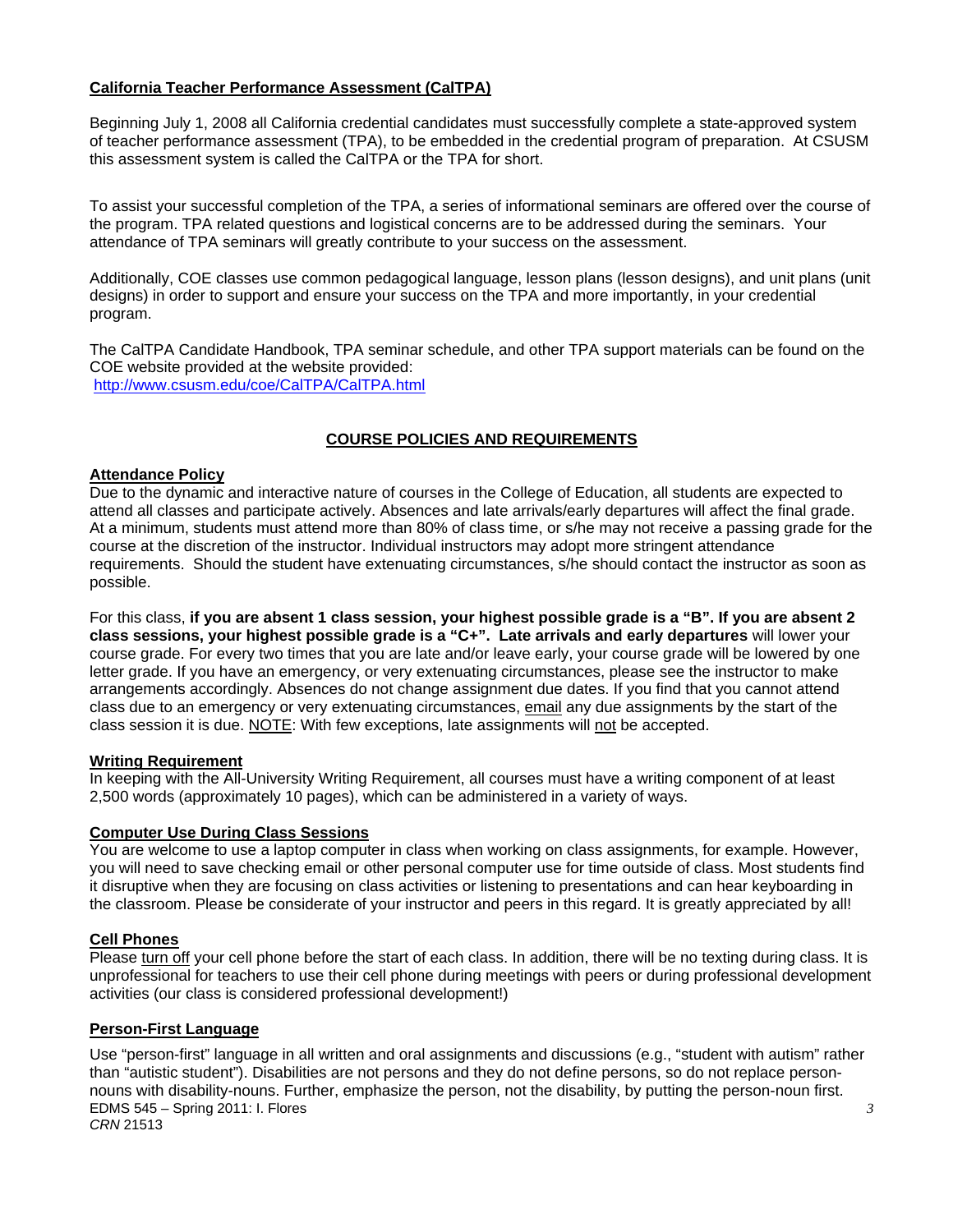# **Students With Disabilities Requiring Reasonable Accommodations**

Students are approved for services through the Disabled Student Services Office (DSS). This office is located in Craven Hall 5205, and can be contacted by phone at (760) 750-4905, or TTY (760) 750-4909. Students authorized by DSS to receive reasonable accommodations should meet with their instructor during office hours or, in order to ensure confidentiality, in a more private setting.

### **CSUSM Academic Honesty Policy**

"Students will be expected to adhere to standards of academic honesty and integrity, as outlined in the Student Academic Honesty Policy in the CSUSM University Catalog. All written work and oral assignments must be original work. All ideas/materials that are borrowed from other sources must have appropriate references to the original sources. Any quoted material should give credit to the source and be punctuated with quotation marks.

Students are responsible for honest completion of their work including examinations. There will be no tolerance for infractions. If you believe there has been an infraction by someone in the class, please bring it to the instructor's attention. The instructor reserves the right to discipline any student for academic dishonesty in accordance with the general rules and regulations of the university. Disciplinary action may include the lowering of grades and/or the assignment of a failing grade for an exam, assignment, or the class as a whole." In addition, all incidents of academic dishonesty will be reported to the Dean of Students.

# **Plagiarism**

It is expected that each student will do his/her own work, and contribute equally to group projects and processes. Plagiarism or cheating is unacceptable under any circumstances. If you are in doubt about whether your work is paraphrased or plagiarized, see the Plagiarism Prevention for Students website

http://library.csusm.edu/plagiarism/index.html. If there are questions about academic honesty, please consult the University catalog.

# **COURSE TOPICS OUTLINE**

- The Nature of Science
- $\in$  The Learning Cycle Model of Teaching
- Learning Cycle Science Lesson Demonstrations
- Writing Objectives for Student Learning
- Developing Essential Questions
- Writing Science Concept Definitions
- CA Science Content Standards Grades K-8
- California Science Framework
- $\in$  SDAIE Strategies in Science: Teaching Science to English Learners
- $\in$  Infusing Writing Activities in Science Lessons
- $\infty$  Science Curriculum Kits and State Approved Texts
- $\infty$  Science Process Skills and Scientific Attitudes
- Current Issues in Science Education
- $\in$  Infusing Technology into Science Teaching
- Authentic Assessments in Science
- $\infty$  Science Projects, Student Research, Science Fairs
- $\in$  Safety in the Science Class
- $\in$  Inclusion and Teaching Science to Students with Special Needs
- Concept Mapping
- $\in$  Benchmarks and the National Science Education Standards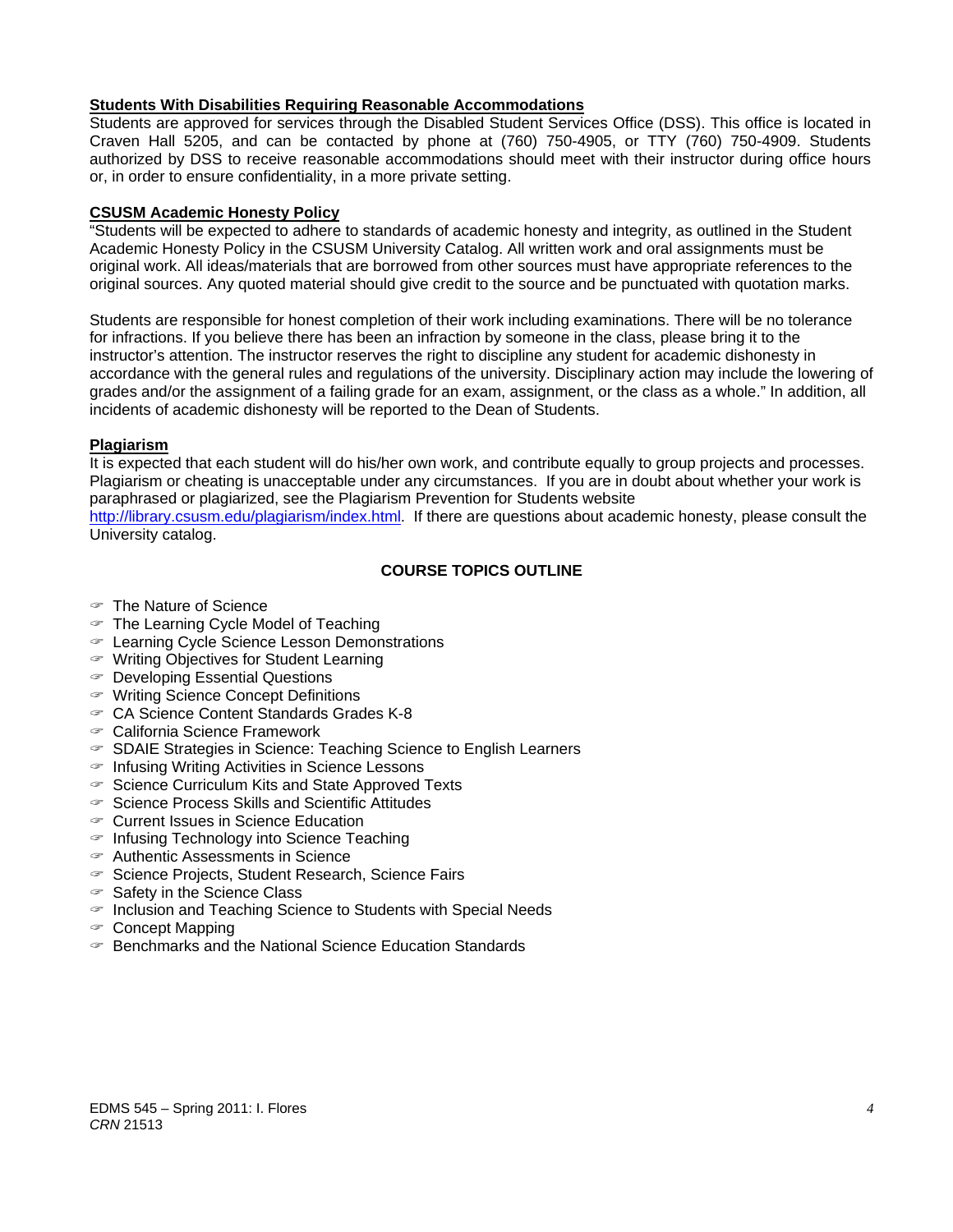# **COURSE ASSIGNMENTS/LEARNING OUTCOMES**

Each written assignment is expected to have a clear organizational presentation and be free of grammar, punctuation and spelling errors. There will be a reduction in points for the above mentioned errors. Late assignments are not accepted. Prepare carefully for class, and be ready to discuss readings and assignments thoughtfully. Note the Description of Exemplary Students at the end of this syllabus.

| 1. Active Participation and Collaboration (all or nothing credit given)                | 10% |
|----------------------------------------------------------------------------------------|-----|
| 2. Concept Maps (3) - Individual                                                       | 15% |
| 3. California Science and Health Standards Tasks and Presentation - Indiv. & Grp       | 10% |
| 4. Learning Cycle Hands-on Science Lesson Design & Presentation - In pairs/small group | 30% |
| 5. Learning Cycle Lesson Reflections- Individual                                       | 10% |
| 6. Science Fair Exploratorium Lesson and Presentation – In pairs or small group        | 15% |
| 7. Integration of Technology in Science Teaching & Learning -LD Group                  | 10% |

**NOTE***:* Each student is responsible for ensuring that assignments are submitted correctly and on time. Most assignments will be submitted in hard copy at the start of class (per course schedule), and some specific assignments will also be submitted electronically to Moodle as class resources. Keep a digital copy of all assignments for your credential program electronic portfolio.

# **DESCRIPTIONS OF ASSIGNMENTS**

# **1. Active Participation and Collaboration - 10% (**all or nothing credit)

Teacher education is a professional preparation program and students will be expected to adhere to standards of dependability, professionalism, and academic honesty (refer to rubric attached to this syllabus). Grading will include a component of "professional demeanor." Students will conduct themselves in ways that are generally expected of those who are entering the education profession, including the following:

- On-time arrival to all class sessions and attendance for the entire class period
- Advance preparation of readings and timely submission of assignments
- A **POSITIVE** attitude at **ALL** times
- Active participation in all class discussions and activities
- Respectful interactions and courteous language with the instructor and other students in all settings
- Carefully considered, culturally aware approaches to solution-finding

**Class Discussions and Participation:** Students will engage in active learning each class session, and will be expected to actively participate. You may loose points for lack of participation based on the following criteria:

- Do you participate in class discussions productively, sharing your knowledge and understandings?
- Do you interact productively with your peers, taking on a variety of roles (leader, follower, etc.)?
- Do you contribute appropriately to group work—do you "do your share"?
- Are you able to accept others' opinions?
- Are you supportive of others' ideas?
- Do you support your peers during their presentations?
- Can you monitor and adjust your participation to allow for others' ideas as well as your own to be heard?

# **2. Concept Maps (Individual) - 15%**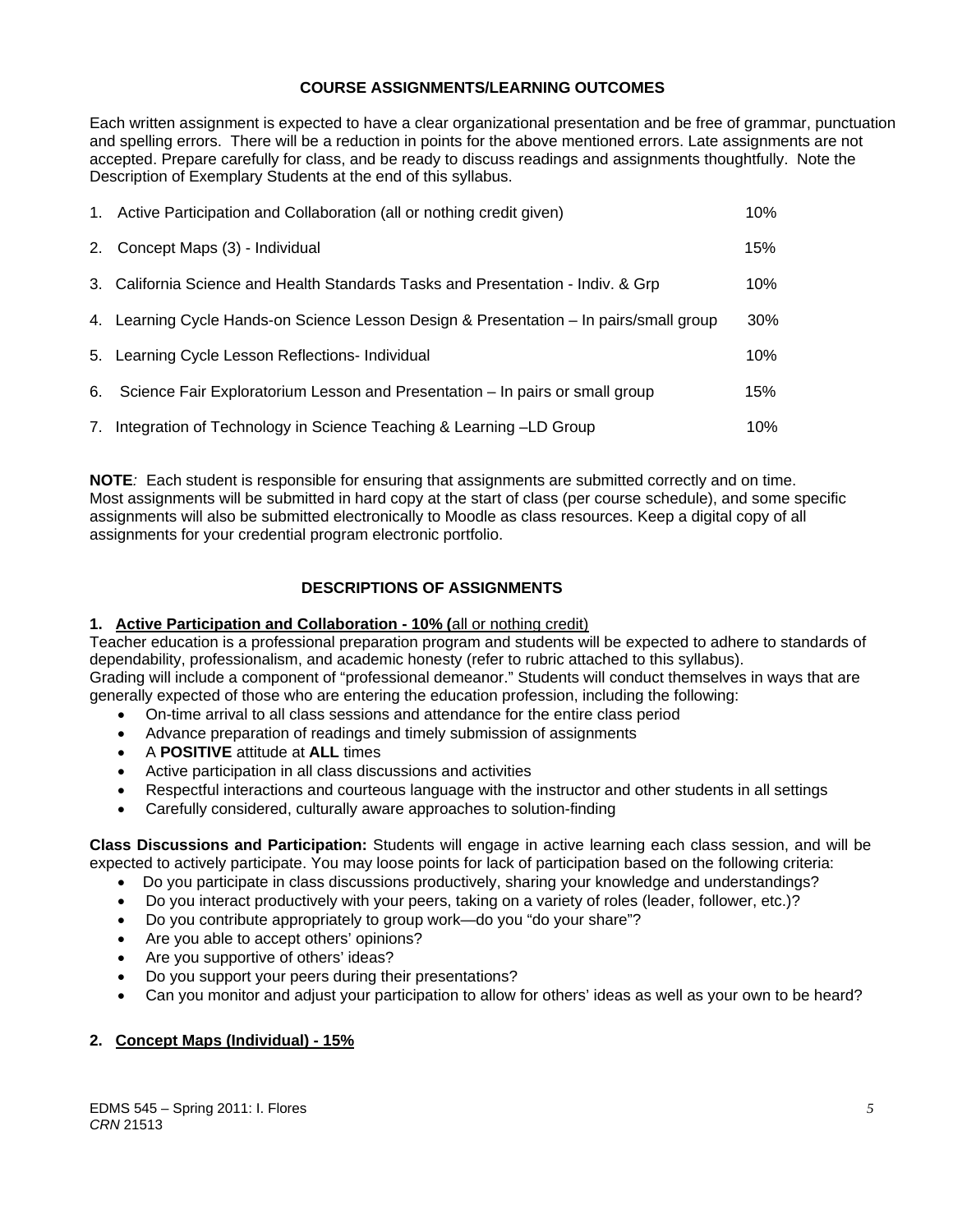Each class session, you will be required to complete the assigned readings according to the Course Schedule located in this syllabus. You should read the chapters to develop an indepth understanding of the science content.

The assigned readings provide an important foundation for your increasing understanding of both science content and how to effectively teach science. To further aid you in remembering the readings and assist you with meaningful class participation, you are asked to respond to the reading assignments with concept maps. **You will be required to complete three (3) Concept Maps during the course (based on your choice of which three chapters from the assigned readings listed in the Course Schedule)**. Concept mapping skills and procedures will be taught in class (Session 2) and your concept maps must follow the protocols taught in class.

# **PLEASE CONSULT THE COURSE SCHEDULE OF TOPICS ON PAGES 16-17 OF THIS SYLLABUS FOR DUE DATES OF CONCEPT MAPS**

Concept maps will be due at the beginning of class time on the assigned dates. You will only receive credit points if concept maps are completed by the start of class on date indicated in the course schedule. You must use a Big Blue Book for both Concept Maps. Spiral paper inserted in Blue Books will not be accepted.

Both Concept Maps should include ALL major concepts discussed in **one** chapter. Do not include information from the investigations, only the science content. All concepts should be enclosed in an oval, with linking verbs connecting at least two ovals in a hierarchical manner.

Each concept map has a possible total of 9 points:

For each Concept Map, (a) indicate on each page of your Large Blue Book the title of the Chapter you are outlining, and (b) write your name and date at the top of each page

# **3. California Science Framework and Science Content Standards Activity - 10%**

 Purpose of the assignment: To read a portion of the California Science Framework and the Standards for an assigned grade level. You will write your individual response to the readings. Then you will work with your partner to prepare and do a presentation to the class. It is essential for you to do the reading and the write-ups BEFORE you meet with your partner.

#### **Task I: Framework Summary Response: (Individual) – 5 pts**

- Read the first part of the California Science Framework, up to page 22. This includes Board Policy, the Introduction and Chapters One and Two.
- Think about the reading holistically.
- Type about a page, in your own words, that answers these questions: What were the most important ideas addressed in the reading? How does science teaching differ from instruction in other subjects? What are the most important elements of a strong science instructional program? Come to the next class session (#2) prepared to discuss the questions and turn in your answers. At least one full page of text is required. Provide a hard copy of Task I in your folder on session 2.

#### **Task II A: Grade level Science Content Standards Response: (Individual) – 10 pts**

 Using the standards for your chosen grade, pick a line item from physical science, life science, and Earth science. For each one, come up with a brief description of an activity that children in that grade can do that **also** addresses one of the Investigation and Experimentation standards for the grade. You should end up with three sections for science, each of which includes a content line (physical, life, or earth science), an Investigation and Experimentation line, and a 2-3 sentence description of an activity that combines the two. See example on page 8.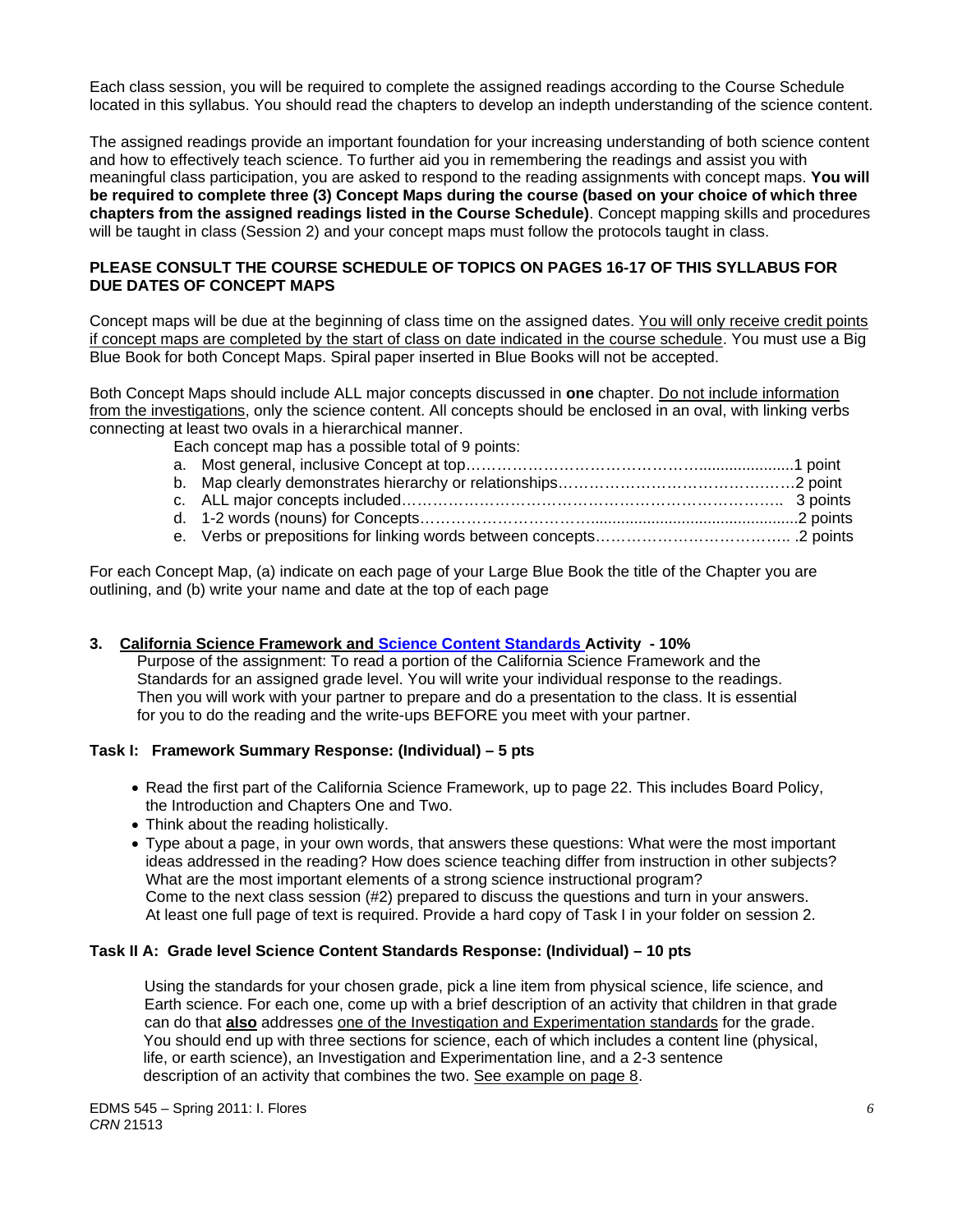### **Task II B: Grade level Health Education Content Standards Response (Individual) – 5 pts**

Enhancing Behaviors; and Health Promotion. These 8 content standards are included in 6 Health Content Alcohol, Tobacco, and Other Drugs; Mental, Emotional, and Social Health; and Personal and The Health Education Content Standards for California Public Schools are categorized into 8 Health Content Standards: Essential Health Concepts; Analyzing Health Influences; Assessing Valid Health Info; Interpersonal Communication; Decision Making; Goal Setting; Practicing Health Areas: Nutrition and Physical Activity; Growth, Development & Sexual Health; Injury Prevention and Safety; Community Health.

For the same grade level assigned to you for Task II A, you will select one Health Content Standard under one of the Health Content Areas and write an activity that students in that grade level can do.

You should end up with one section for Health Education, which includes one Health Content area, one Health Content Standard, and a 2-3 sentence description of an activity that reflects both.

### **Hard Copy due date: Class session 2. Upload your Task II A AND Task II B (One document) to Moodle session 2.**

The complete write up for Tasks II A and II B should be no more than two pages. See page 8.

#### **Task III: Team preparation and presentation – (in class with your team)** – **10 pts**

 Get together with your team. Look at the activities that were collectively written up for Task II A. Choose one activity. Then…

- $\triangleright$  As a team, word process a lesson sketch/description for the activity (with a lesson title, science content and Investigation and Experimentation standards, learning objectives, an assessment plan, and a brief but detailed description of the activity). Make sure you quote the standards on which your lesson plan is based. Add group lesson sketch to group PPT below.
- $\triangleright$  As a team, come up with a brief overview of the Science Standards for your grade. Don't try to give us every single line of the standard. Summarize it in such a way that we see generally what students are supposed to learn in Physical, Earth, and Life Science and in Investigation and Experimentation in that grade—the Big ideas. On a PPT, list the competencies indicated in the Science Standards for your grade. Upload your group PPT to Moodle session 2.
- $\triangleright$  In 10 minutes or less, present your lesson plan sketch and science standards overview to the class. Be prepared to explain why your lesson activity represents really good science for kids.
- $\triangleright$  Each team member should also add to the group PPT his/her Health Content Standard/Health Content Area idea (i.e., Task II B)

 Your grade for this assignment will be based on the content and quality of your presentation, and on the level of collaboration with your team.

 Hard Copy of Lesson Sketch due date: Class session 2: Upload the group lesson sketch done for Task III and the group PPT to Moodle session 2.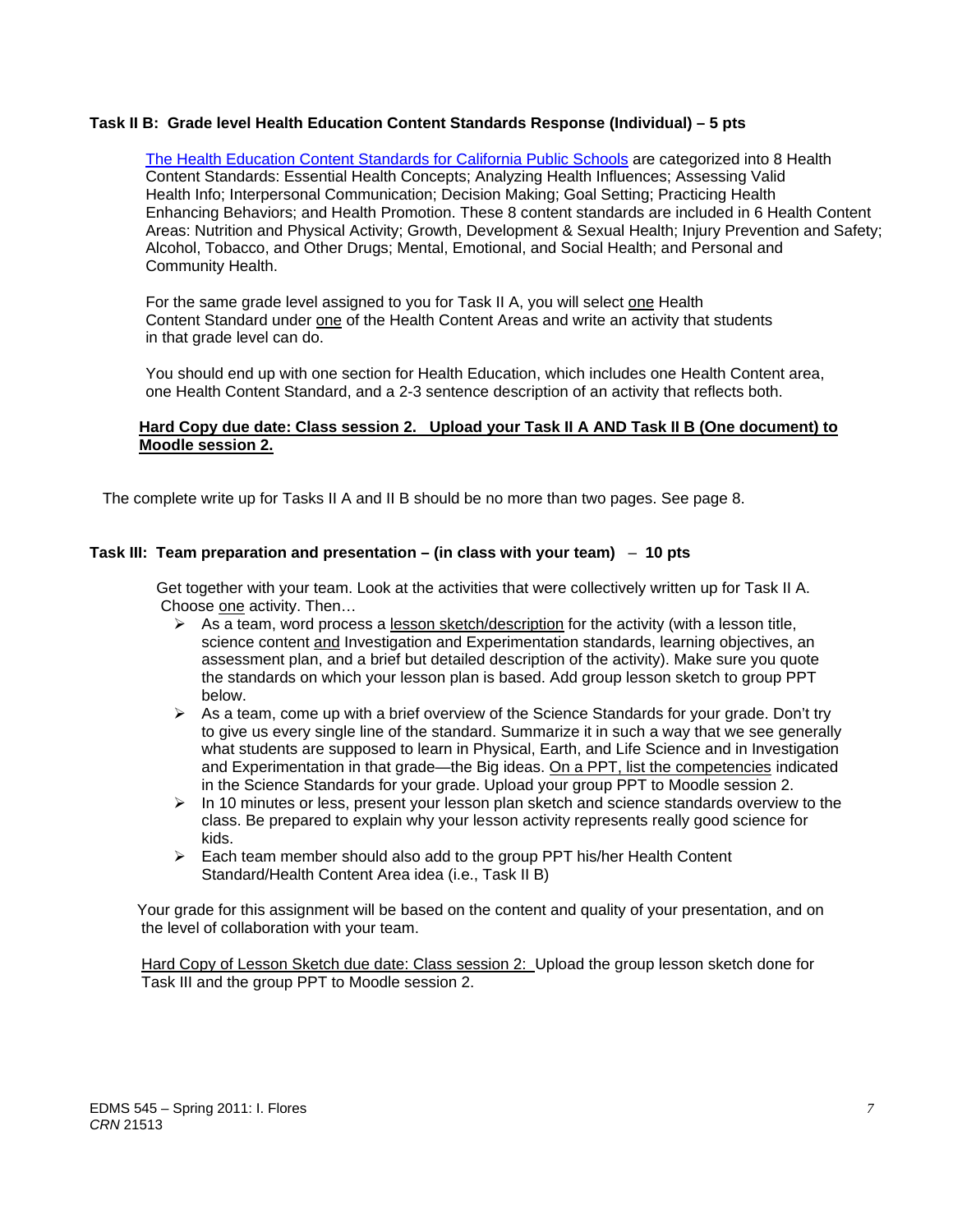#### **Sample Response to Assignment Tasks II A and II B**.

Grade Four

Physical Science

1b. Students know how to build a simple compass and use it to detect magnetic effects, including the Earth's magnetic field

#### Investigation and Experimentation

6f. Follow a set of written instructions for a scientific investigation.

#### Activity

Following directions from the Internet, the students will work in partner pairs to build compasses, using paper cups, thread, a needle and a magnet. They will observe and record the action of the compass indoors and outdoors, and in proximity to various objects.

#### Life Science

2c. Students know decomposers; including many fungi, insects, and microorganisms, recycle matter from dead plants and animals.

Investigation and Experimentation

6c. Formulate and justify predictions based on cause-and-effect relationships.

Activity

 the progress of the mold in various circumstances (if the bread is left in the open air, if the bread is in a The students will predict the growth of mold on bread that has no preservatives. They will observe and record closed sandwich bag, etc.)

#### Earth Science

5c. Students know moving water erodes landforms, reshaping the land by taking it away from some places and depositing it as pebbles, sand, silt, and mud in other places (weathering, transport, and deposition).

#### Investigation and Experimentation

6b. Measure and estimate the weight, length, or volume of objects.

Activity

In groups of four, students will create landforms (using common dirt) on cookie sheets. They will add measured amounts of water to their landforms, and will collect and measure the dirt that runs off.

#### Health Content Area: Nutrition and Physical Activity

Health Content Standard 1.8.N - Identify ways to increase and monitor physical activity*.* 

Activity

In pairs, students will take turns in a jump rope activity. Starting with 5 jumps and increasing the jumps by 5, they will observe and record the maximum number of jumps that their partner can comfortably complete.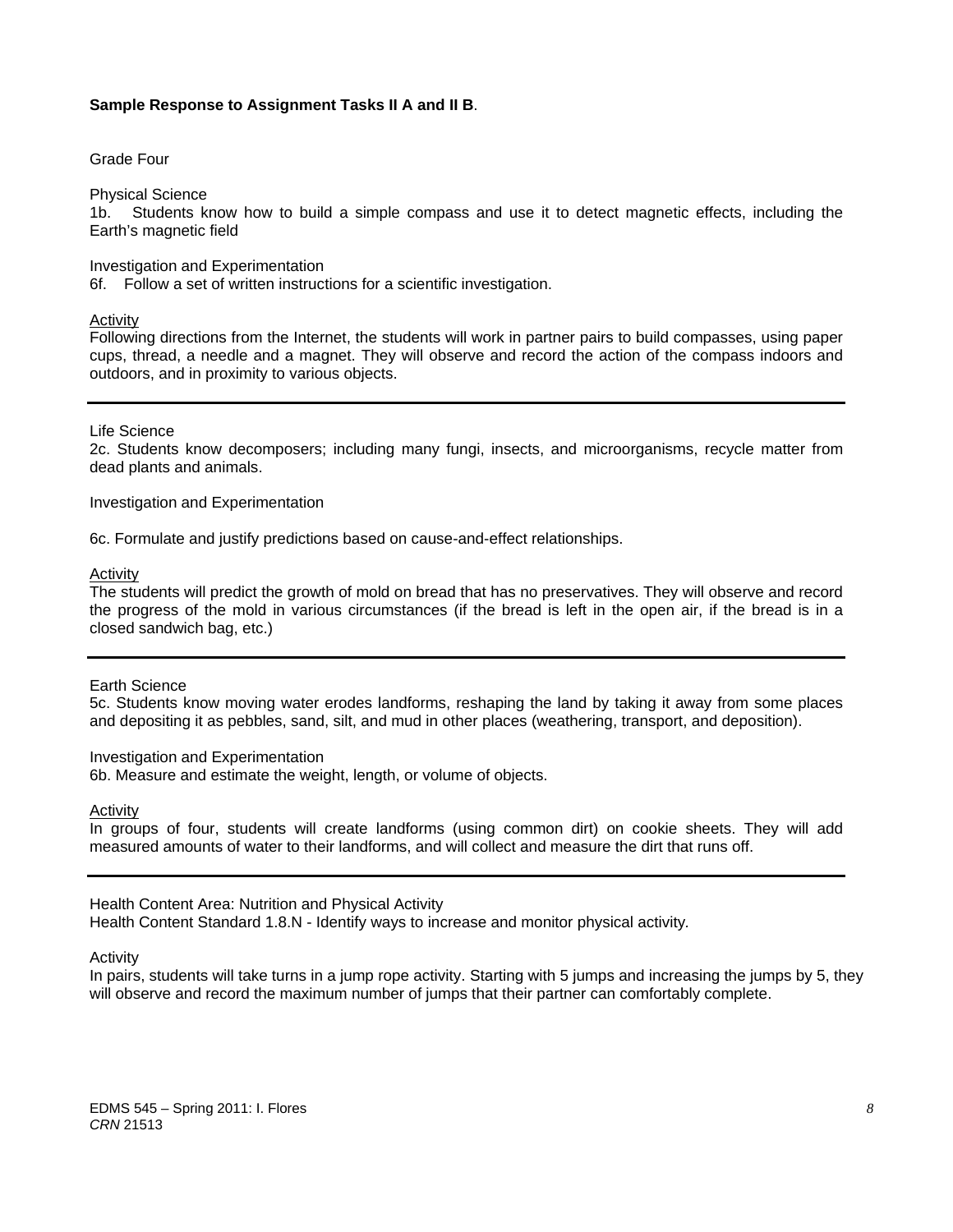#### **4. Learning Cycle Hands-on Science Lesson Plan & Presentation - 30%**

(Due on assigned day for the lesson per course schedule)

 Purpose: To develop and teach a particular kind of a science inquiry lesson that teaches both science thought processes and science content.

 Students will lead hands-on science lessons during class. The lessons should (a) model inquiry teaching and learning (b) be based on strong essential questions, (c) be content-understandable, and (d) be based on the CA Science Content Standards. *Differentiated strategies for English language learners, students with special needs and GATE students as well as technology integration are required components of this assignment.*

 You will work in groups of 2 or 3 (partners TBD in class) to lead a science lesson based on the Learning Cycle Model of Instruction. You will prepare and teach this lesson to your classmates. Each team will be assigned a specific science topic for which you will plan and teach the lesson. This topic will determine the grade level and California Science Standard your team lesson design will cover. Use activities from the textbook, Internet sites or other science resources. The team should teach the lesson as you would to elementary school students. Your classmates will not role-play elementary students, but will learn the science content and how to teach it. Treat your classmates as teachers, not elementary students. Each team will be allocated a maximum of 35 minutes of class time to teach their lesson.

 The lessons should follow the **Learning Cycle** Instructional Model (make sure that you include and explain all 3 stages in sufficient detail so that there is no doubt about how to plan and conduct your science lesson), must include hands-on activities, and should emphasize specific science concepts. The Exploration and Application phases of the Learning Cycle require different hands-on science activities using manipulatives. Before the lesson, write the essential questions about the lesson on the board (or project from your required PPT described below) for students to consider during the lesson. These questions should be **higher level questions** (application, analysis, synthesis or evaluation level) according to Bloom's Taxonomy.

**Begin Exploration with students making predictions/answering questions or accomplishing challenges**. Hands-on activities are NOT reading or completing worksheets (though they may require students to read something or complete lab observation sheets). You should take the activities "off of paper" and require students to use the science process skills with science manipulatives. **You need to know and demonstrate the stages of the Learning Cycle, or you will not be given credit for your lesson.**

 Be sure you understand the concepts you are emphasizing, and that you can explain them. The lessons should be developmentally appropriate for K-6, and should follow the NSTA Safety Guidelines. Your lesson plan should also identify and explain strategies for English language learners and adaptations for both students with special needs and for GATE students.

**Prepare a PowerPoint Presentation** to use in your lesson that is a strong overview of all your lesson design components. Include: Lesson title, grade level, content area and subject matter, state science standards, objectives, definitions of important science concepts in the lesson, essential questions, learning cycle phases, a briefly detailed explanation of the science content, assessment plan and criteria, accommodations/adaptations for ELs, GATE, SPED, and 3 everyday applications. Additionally, include a list of at least 3 interactive web sites (with short descriptions) that address the science topic and concepts through simulations, graphics and movies. You should have links to these web sites and show examples during the lesson. **Bring children's literature reflecting science concepts relating to your lesson topic to showcase.** 

#### Science Lesson Plan Document

- Prepare a comprehensive document that includes the information under Lesson Design Format (see pages 10-12 of this syllabus), making sure you include:
	- o Your names at the top
	- o All components in the Lesson Design Format
	- o References and other required information at the end of the lesson plan.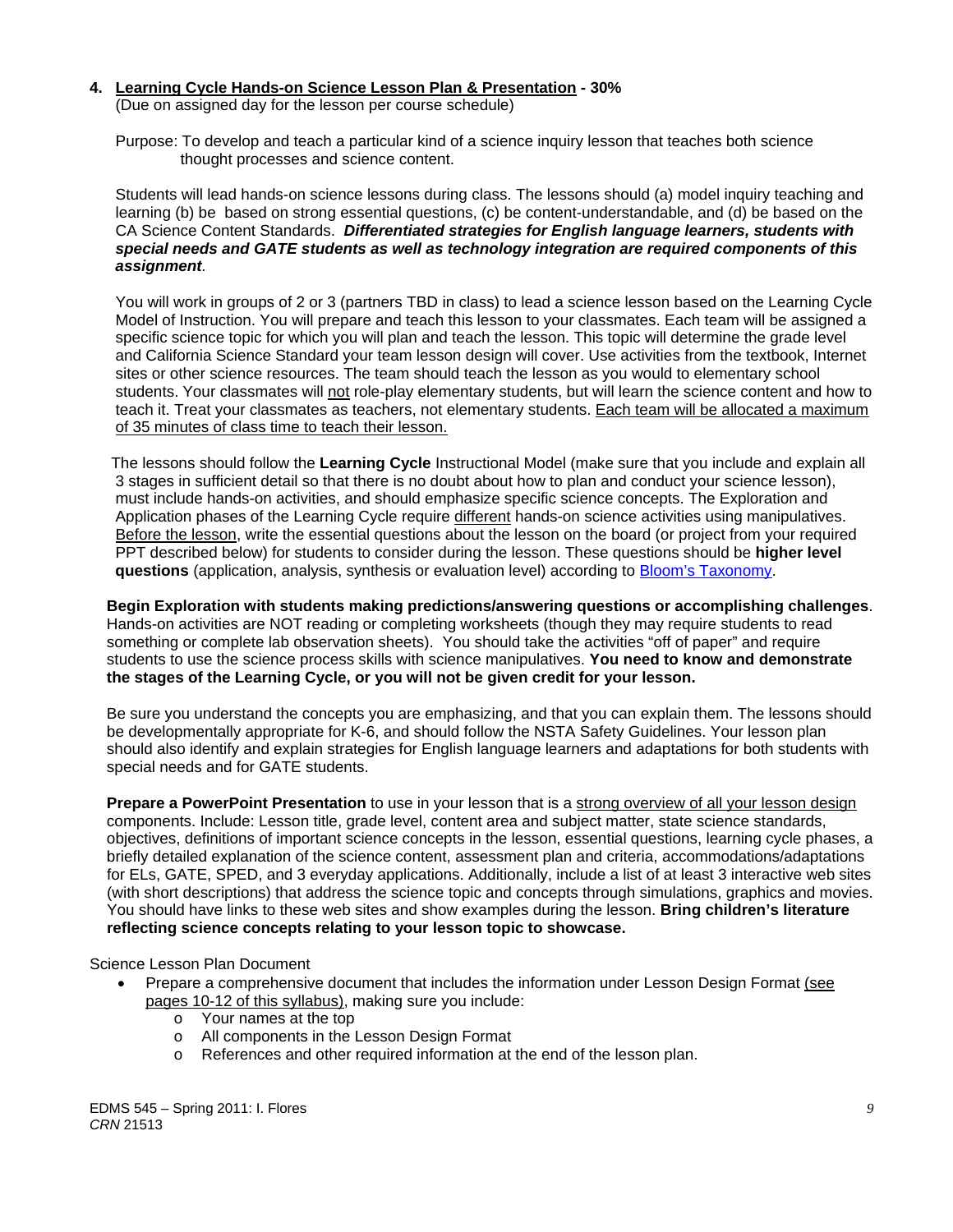**On the day of your lesson presentation, please begin the lesson by turning in 1 hard copy of your lesson plan and data sheets to me. NOTE: Please provide the lesson plan and data sheets in stapled form unstapled lesson plans will not be accepted.** 

**You should also give me copies for each team member of the Lesson Plan Rubric available in the "Science Assignments Rubrics" folder of the course Moodle site.** 

# **Lesson Plan Elements**

**Lesson Title**: *What is the title of your lesson?* 

**Grade Level**: *What is the grade level of your lesson?* 

**Content Area**: *Example: Life Science, Physical Science or Earth Science* 

**Subject Matter**: *Example: Heat Transfer, Plant Reproduction, The Digestive System, etc* 

**Time period for the learning experience**: *How long will the lesson be?* 

**California Science Content Standards**: *Include at least 1 science area (life science, physical science, or earth science) standard AND 1 Investigation/Experimentation standard.* 

**Lesson objective(s) based on the content standards**: What do you want students to be able to do? Write in complete sentences. Use an action verb and explain how students will demonstrate their new knowledge and understanding. Example: "The student will demonstrate understanding of \_\_\_\_\_\_\_\_\_\_\_\_." Or, "The student will be able to \_\_\_\_\_\_\_\_\_\_\_\_

**Science Concept(s):** What Big Idea(s) are you trying to teach? Do NOT say "The students will \_\_\_\_." (That is an objective, not a concept.) *Example: Electricity is a form of energy generated by the flow of electrons through a conducting substance.* 

 **Essential Questions**: List at least two essential questions specific to the concept that you want students to be able answer during the lesson. What is it that students should be able to answer by having successfully participated in your lesson? These are based on the BIG Ideas (tied to the learning objectives) of your lesson to focus student learning and should be high order questions (see Bloom's Taxonomy).

> *Examples: How does sound travel? (Also: Explain how sound travels.) How is frequency related to the volume of a sound? How can you prove that air is a real substance that occupies space?*

**Class Description -** For the purpose of this assignment, the class description must include English Language Learners, Special Education Students and GATE students

> *Type of class (self contained, subject specific), time of year, general background of students learning in relationship to new learning (challenges and prior learning)*

*English Learners: Special education: GATE Students/Advanced Learners/Accelerated Learners Remaining students:*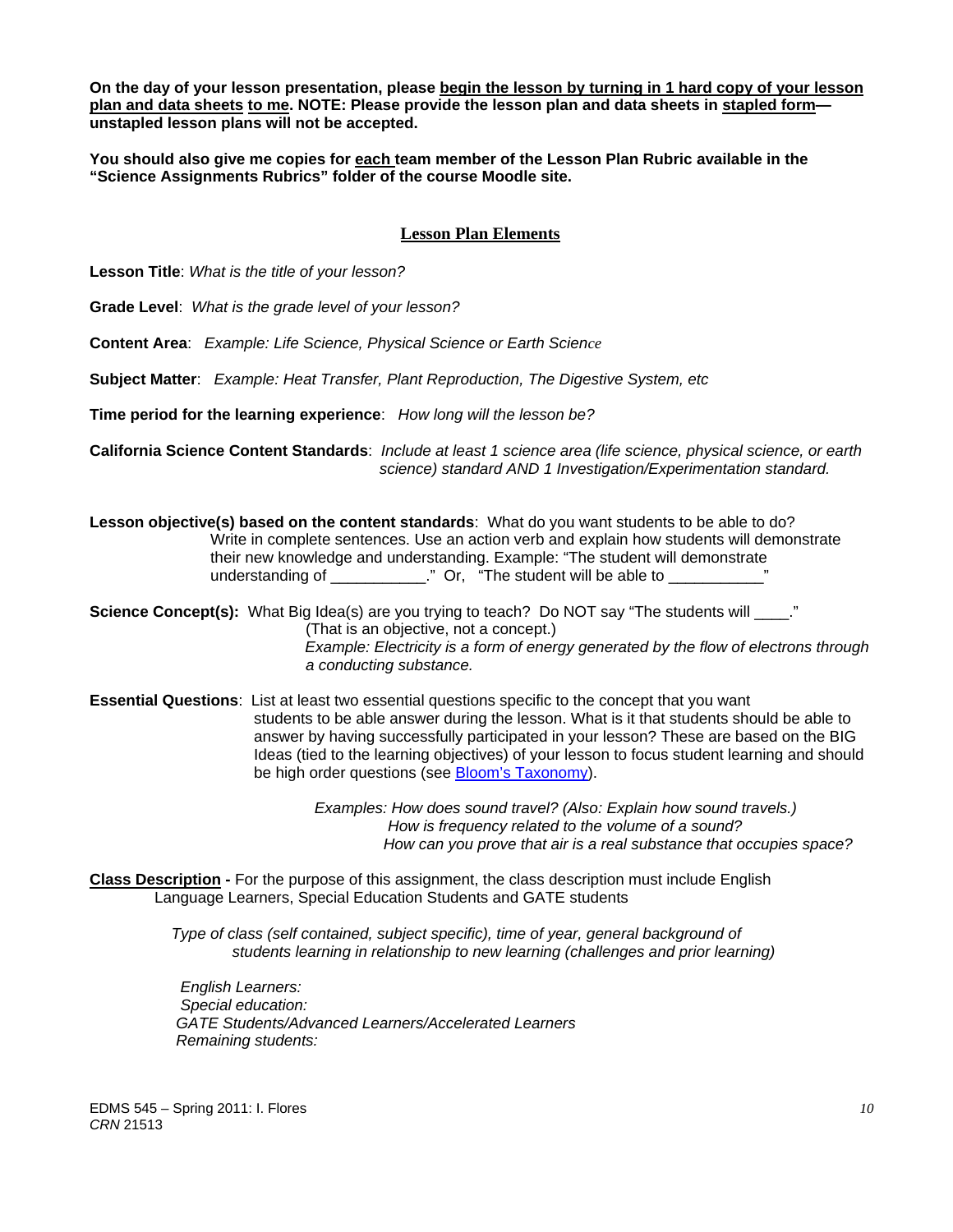# **Developmental needs of the students at this age**

*Learning needs and developmental, age-appropriate skills needed by your students based on grade level.* 

**Student Groupings**: *How will you group students for instruction?* 

**Materials/Resources/Technology:** *What does the teacher need? What do the students need?* 

# **Assessment Plan**

**Note:** Goals/objectives that will be assessed are based on the content standards and are tied to the Big Ideas (concepts) in your lesson.

 *Types of assessment: Prior knowledge (pre assessment), Formative (progress monitoring), Summative (final product)* 

 *Description and Purpose of each Assessment Category* 

 *Feedback strategies: How students will be informed of specific successes and challenges?* 

*. Description and Purpose of Differentiated/Adapted Assessment Methods for ALL the following:* 

- *English Learners*
- *Learners with Special Needs* 
	- *Learning Disability*
	- *Physical Disability*
- *GATE Students/Advanced Learners/Accelerated Learners*

 *How assessment results will be used to inform instruction:* 

#### **Criteria for Assessment**

 *succeeded?* **NOTE:** Criteria are based on the science content standards and the learning goals/objectives in *What criteria will you use to grade the assessment? How will you know if a student has successfully completed the assessment and accomplished the learning goals? What will they do to show you they have*  your lesson plan.

#### **Lesson Procedures/ Instructional Strategies**

what the students will do. Explain the procedures thoroughly for each phase of the Learning Cycle. Include what the teacher will do and

**Engagement:** How will you focus/motivate students during this anticipatory set?

#### **The Learning Cycle:**

- a) **Exploration:** (Begin with students making predictions; then have a hands-on SCIENCE activity.)
- b) **Concept Invention** (Make sure students share and discuss data and ideas in the first part of this stage):
	- 1. Students share their ideas, data, knowledge and questions gathered from Exploration phase.
	- 2. Teacher introduces students to new terms, new information and provides further explanations of science concepts.
- c) **Concept Application** (Should be a 2<sup>nd</sup> hands-on SCIENCE activity that extends students' thinking and learning from the two previous phases.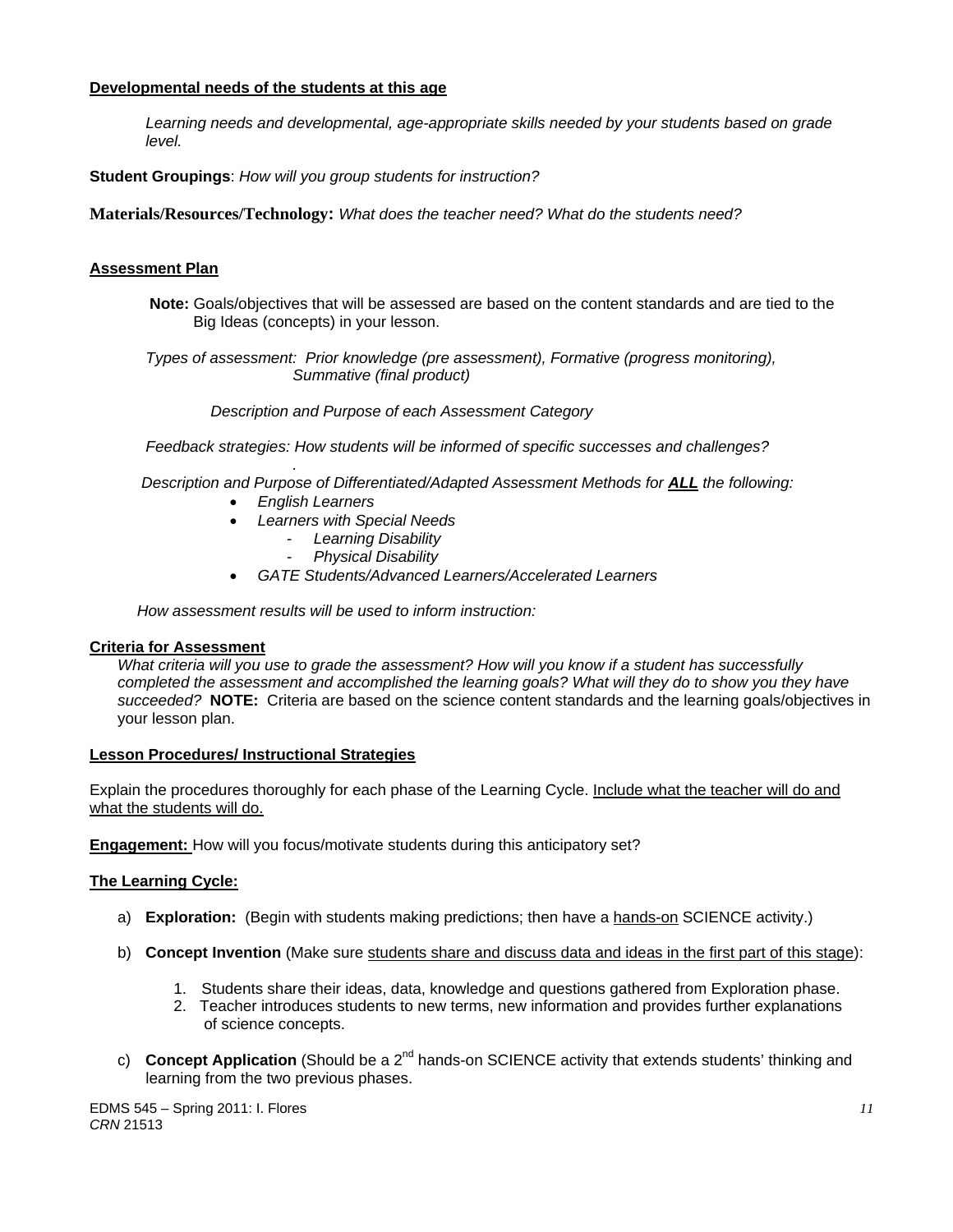**Differentiation and/or accommodation of instructional strategies and activities for EACH of these student populations (one student per population) described in your lesson plan:** 

Instructional Adaptations and/or Accommodations (3) for ELL students:

- $\bullet$
- $\bullet$  $\bullet$

Instructional Adaptations and/or Accommodations (3) for students with special needs (SPED):

- $\bullet$
- $\bullet$

 $\bullet$ Instructional Adaptations and/or Accommodations (3) for GATE students

- $\bullet$
- $\bullet$
- $\bullet$

# **Also include at the end of the Lesson Plan document:**

**Science Content Background:** 1-2 pgs minimum summary of the **science content background** that **teachers** need to know to effectively teach the lesson (goes beyond lesson content knowledge a teacher needs to know).

**Web Sites**: At least 3 interactive relevant (K-8) science web sites with descriptions

Three (3) Applications to everyday life and explanations

Two (2) examples of children's literature on your science topic- BRING BOOKS TO CLASS IF POSSIBLE

**References:** Title, author, publisher, year of all resources consulted for lesson plan concepts/ideas/activities.

#### **For your lesson plan presentation:**

In addition to presenting your lesson to your cohorts, your group should be prepared to present a strong overview of your lesson plan using PowerPoint (given after your lesson presentation). For an exemplar of what elements your PPT should contain, a model will be provided on the "Course Resources and Documents " folder on the home page of Moodle (**refer to page 9 of this syllabus for what your PPT should contain**).

**5. REFLECTIONS:** All discussion points should relate to lesson learning goal(s/objectives) and Big Ideas

#### **Due the Class Session after Your Lesson Presentation – 10% total (10 pts each)**

#### **A. Reflection on the Instructional Strategies of the Hands-on Learning Cycle Lesson Plan: 5%**

After teaching the lesson in class to your cohorts, <u>each</u> team member should write an individual reflection (and turn it in at the <u>next</u> class session) addressing the following prompts:

content and student development?  *Why were the instructional strategies, student activities, and resources appropriate for this class based on* 

*content and student development? How did they address the developmental needs of these students?*

 *standards for students in this content area? How did they help the students make progress toward achieving the state adopted academic content*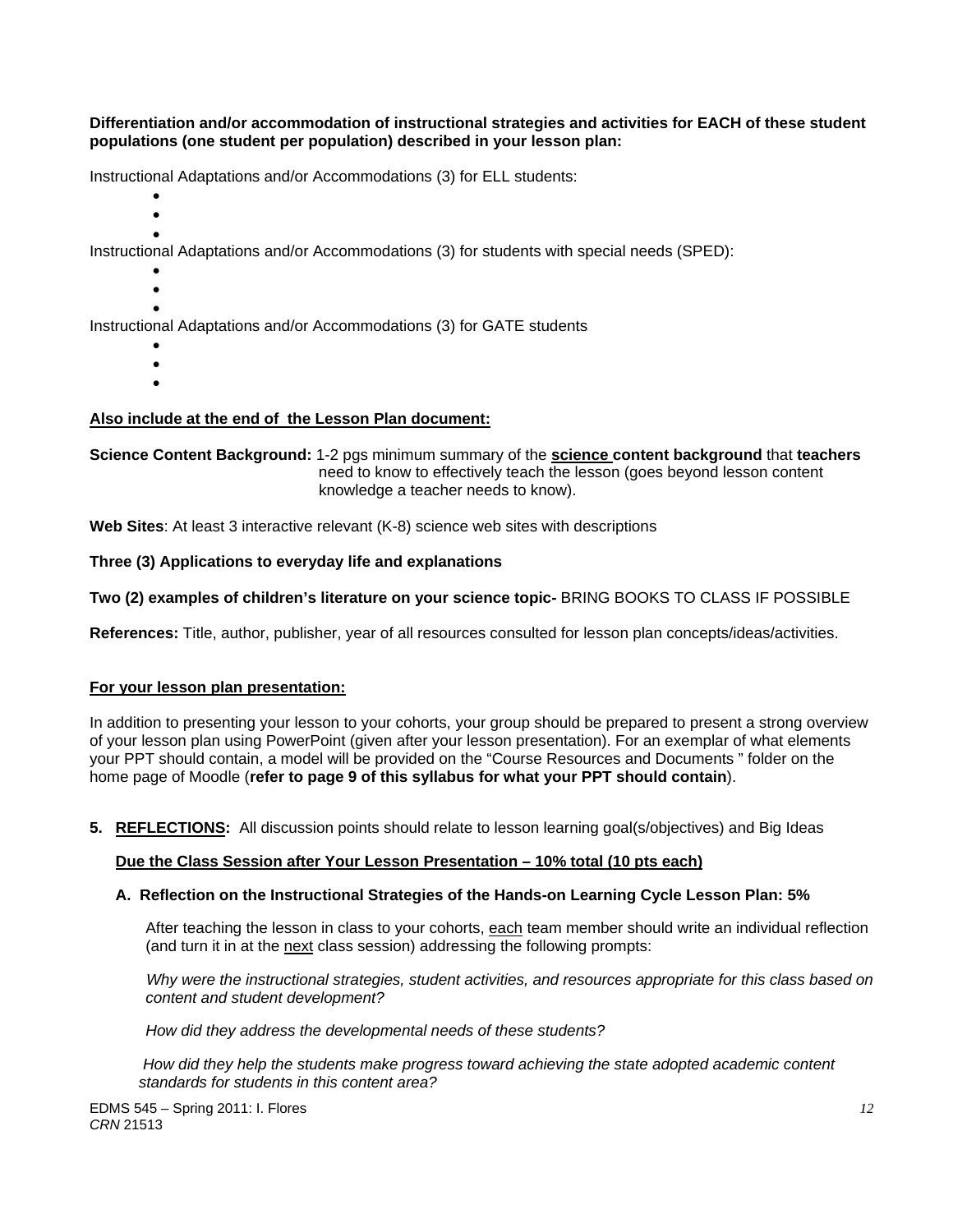*How were students able to understand & make connections between lesson content and the outside world?* 

*What are strengths and weaknesses in your instructional strategies, student activities and resources?* 

 *What are possible recommendations for improvement?* 

# **B. Reflection on the Assessment Methods of the Hands-on Learning Cycle Lesson Plan***: 5%*

After teaching the lesson in class to your cohorts, each team member should write an individual reflection (and turn it in at the next class session) addressing the following prompts:

- 1. Strengths and weaknesses in your general assessment methods: Prior knowledge (pre assessment)  *Formative (progress monitoring), Summative (final product)*
- *2. Strengths and weaknesses in your differentiated/adapted assessment methods: English Learners, Special Needs, GATE Students/Advanced Learners/Accelerated Learners*
- *. 3. Describe an alternative assessment based on the potential gaps in the students' learning.*

# **6. Science Exploratorium Lesson Plan & Presentation** (In pairs) – **15%**

Develop an inquiry activity that uses a discrepant event appropriate for elementary students. You will work in groups as assigned in class.

You will prepare a hands-on science lesson and poster about a discrepant event that leads to a science concept. You will present the lesson at an Elementary School Science Fair Exploratorium. The audience will be K-6 grade students at an elementary school to be identified later in the semester. Be sure you understand the concept(s) you are emphasizing, and that you can explain it. The activity should be developmentally appropriate, and should follow the NSTA Safety Guidelines. Prior to teaching the lesson, turn it in to your instructor for review. After teaching the lesson, turn in a copy of your Reflection. The activity should include hands-on tasks and should emphasize particular science concepts. The activity should allow students to explore, and then you will explain the concept behind the activity. Make sure you have a concept application activity(different than that used in the exploration activity) in case there is time available for students.

On the day of the fair, you will do the activity repeatedly (about 10 times) to teams of about 7 students.

#### **Type up an abbreviated group Lesson Plan (due a week before the Science Fair Exploratorium) with your names at the top and REFERENCES at the end of the lesson plan.**

- 1. Lesson title Create a "catchy" title that will attract and motivate students to engage in your activities.
- 2. Grade level
- 3. Content Area & Subject Matter
- 4. Science Concept(s) you are teaching. Write it out in a complete sentence(s). Do not say, "The students will \_\_\_\_." (That is an objective, not a science concept.)
- 5. Essential Questions (ensure high order questions!)
- 6. 1-3 Learning (Behavioral) Objectives: The student will be able to example or, The SWDUO
- 7. California Science Content Standards addressed (both science content and I/E standards)
- 8. Materials and Resources (what the teacher needs; what the students need)
- 9. Exploration Activity
- 10. Concept Invention
- 11. Concept Application Activity
- 12. **The Reflection** (individual work and due the following class session) answering the following questions:
	- a. How did the children respond? (What did they say and do?)
	- a. How do the children's actions and responses demonstrate their level of understanding?
	- b. How did you (or can you) improve upon your lesson to facilitate understanding?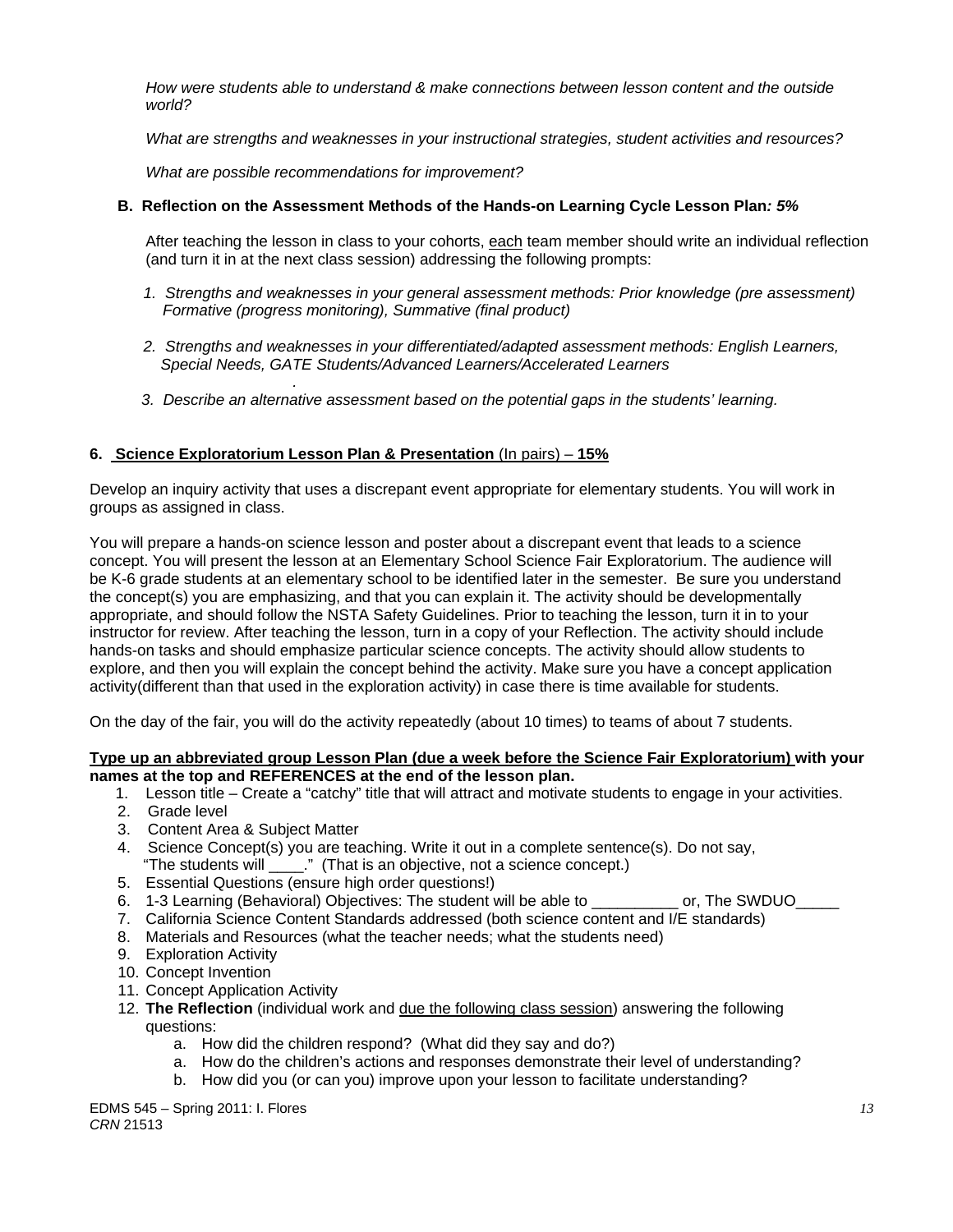# **7. Integration of Technology in Science Teaching and Learning – 10%**

 Technology provides unique resources for teaching and learning in science. In this assignment, you will apply your understanding of educational technology to a specific science lesson.

Procedures to follow:

- a. Read Chapter 3 in the Friedl & Koontz text.
- b. You will use your hands-on learning cycle lesson plan already created by you and your teammates..
- c. You will integrate technology in your lesson by providing **opportunities for your students to engage in standards-based technology activities during the lesson**.

The following questions should frame your planning:

- 1. What do you want students to do related to your lesson objectives?
- 2. How will you organize and manage the environment so that all students have access to the technology that they will use in your lesson?
- 3. How will you assess whether or not your students have reached the learning objectives of your lesson?
- 4. How will you determine whether or not the technology your students used helped them reach the learning objectives?

Action Plan:

- 1. Determine on which NETS•S you will base your technology integration plan. Also determine which NETS• T you are meeting. You must have these specifically stated at the beginning of your document.
- 2. Describe in full detail the integration of student use of technology in your lesson. What technology are you integrating in your lesson relative to science content and your learning objectives? Consider the following:
	- I. What do you want the students to learn or be able to do by using your planned technology?
	- II. What will the students do? Describe the task that you will assign to students. This may be framed as a "challenge" task.
	- III. What forms of products (student work) will the students generate from the technology experience?
	- IV. Describe how you will assess whether or not your students reached the learning objectives, and whether or not the technology you planned helped them reach the learning objectives.
	- V. How will you manage and organize the learning environment for equitable access to learning by students?
- 3. Describe in full detail how you will organize and manage the technology and the learning environment so that all students can use the technology.
- 4. List & describe all resources (print, online, software, hardware, digital tools for ex) that you will use to plan and students will use to meet learning objectives

A complete listing of the **ISTE NETS for Teachers (NETS**<sup>+</sup>T) is provided for your convenience. However, you should consult the ISTE NETS for Students (NETS•S) to help you plan standards-based technology activities. Please have a complete understanding of both sets of NETS.

Student use of technology may include (but is not limited to):

- a. PowerPoint presentations by students.
- b. Smartboard technology
- c. Mimio notebooks
- d. Inspiration or Kidspiration for concept mapping.
- e. Kid Pix in which students graphically represent their learning.
- f. Students using video technology such as digital video cameras (e.g. Flip™ Video Camera)/other videocams.
- g. Students using digital cameras.
- h. Smartphones
- i. IPad, iPod, iPod Touch, etc
- j. A Filamentality hot list that YOU create for students to access and perhaps research questions to answer.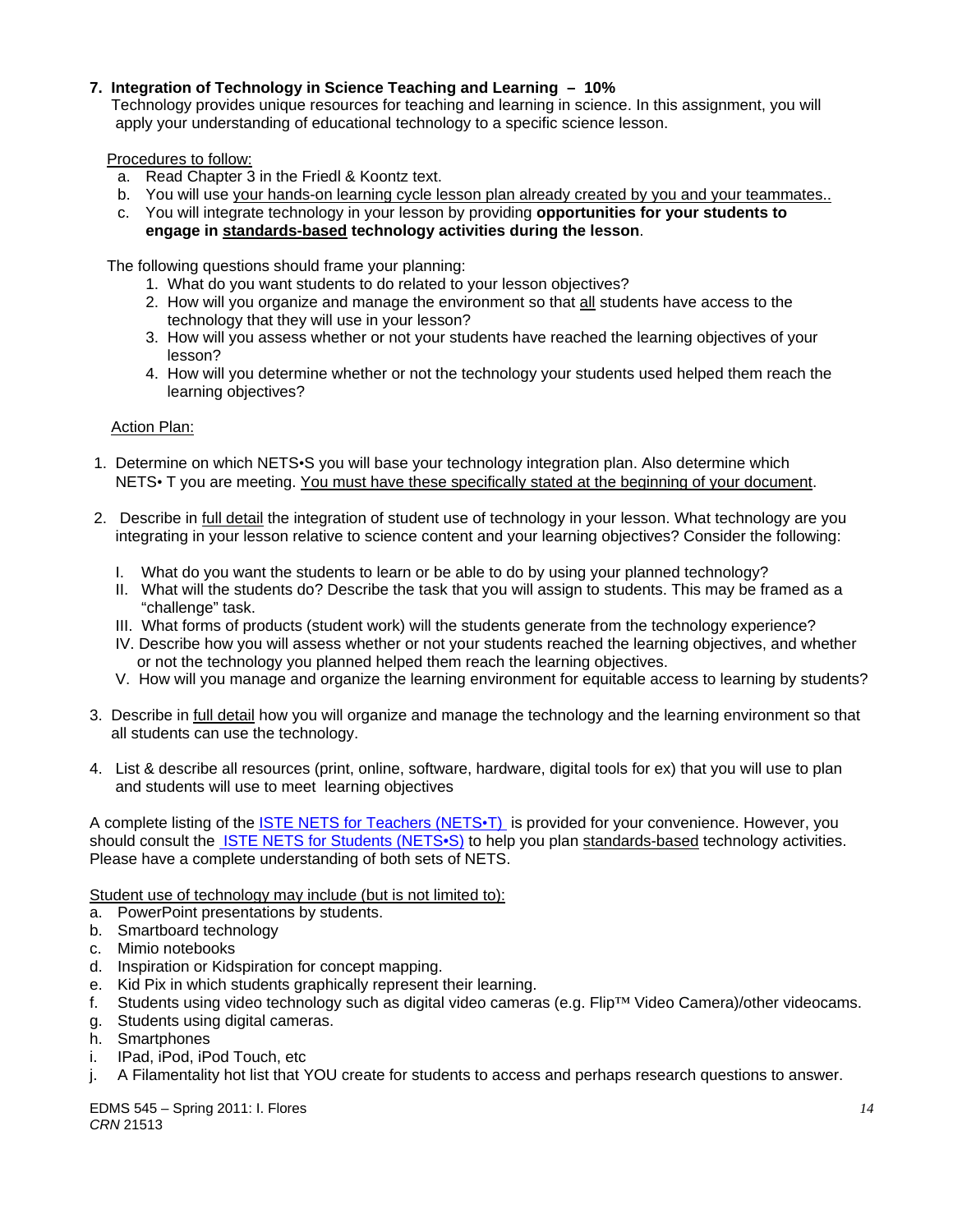Please do not just say "you will give students Websites to interact with". You would create a Filamentality.

- k. Interactive templates accessed online for teacher-created science games for students to access at a home or school computer.
- l. A science-based WebQuest
- m. Student-created Website
- n. Another idea of your own choosing for technology integration.

# **RESOURCES LIST THAT CAN HELP IN YOUR LEARNING OF SCIENCE CONTENT AND METHODS**

# **JOURNALS**

Science Scope Science Scope Physics Teacher<br>Science and Children The Science Teacher Science Journal of Chemic

Journal of Chemical Education Science Education School Science and Math Innovations in Science & Technology Education Science News American Biology Teacher Journal of Research in Science Teaching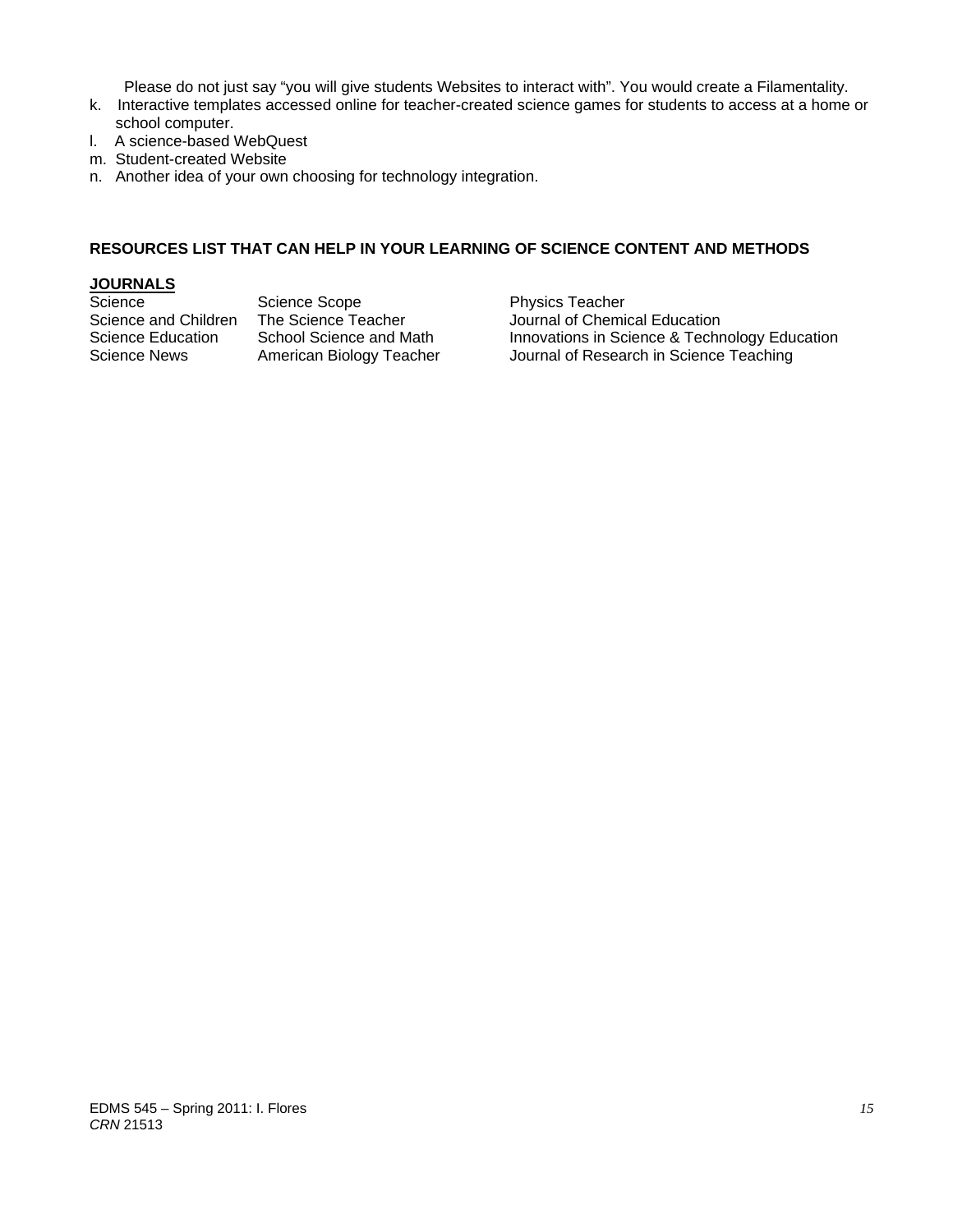| <b>EDMS 545 Tentative Course Schedule: Spring 2011 (Friday)</b> |  |  |  |  |  |  |
|-----------------------------------------------------------------|--|--|--|--|--|--|
|-----------------------------------------------------------------|--|--|--|--|--|--|

| <b>Date</b> | <b>Course Topics &amp; Activities</b>                | <b>Readings &amp; Work Due</b>                    |  |
|-------------|------------------------------------------------------|---------------------------------------------------|--|
| Session     | ~ Course Overview/Syllabus Review                    | Bring course syllabus to class                    |  |
| 1           |                                                      |                                                   |  |
|             | ~ The Nature of Science                              | Bring course text to class                        |  |
| 1/28/11     |                                                      | - Read Chapters 1 and 2, 3 of Teaching Science to |  |
|             | ~ CA Science Content Standards & Frameworks          | Children as a framework for course concepts &     |  |
|             |                                                      |                                                   |  |
|             |                                                      | skills                                            |  |
|             | ~ Framework and Standards Task I, II, III            |                                                   |  |
|             | explained                                            | - Bring Science Content Standards (K-8) to all    |  |
|             | Framework & Standards groups formation               | classes.                                          |  |
|             |                                                      |                                                   |  |
|             |                                                      |                                                   |  |
|             | ~ Hands-on Learning Cycle Science Lesson Plan        | - Read CA Science Framework: pgs 1-22 for         |  |
|             | groups sign-ups                                      | Framework & Standards: Task I due next week.      |  |
|             |                                                      |                                                   |  |
|             | $\sim$ A Private Universe (tentative)                | - Read Learning Cycle Handout on Moodle           |  |
|             |                                                      | and bring a copy to next class                    |  |
|             |                                                      |                                                   |  |
| Session     | <b>FOCUS: Sequencing Instruction to Support</b>      |                                                   |  |
| 2           | <b>Learning Outcomes</b>                             | - Bring Science Content Standards (K-8) to all    |  |
|             |                                                      | classes.                                          |  |
| 2/04/11     | $\sim$ Overarching themes students should learn in   |                                                   |  |
|             | Science: Big ideas in Science Teaching/Learning      | - Read Chapter 4, 5 or 6 of Teaching Science      |  |
|             |                                                      | to Children                                       |  |
|             |                                                      |                                                   |  |
|             | ~ Lesson Planning: Using The Learning Cycle to       |                                                   |  |
|             | teach science as inquiry.                            |                                                   |  |
|             |                                                      | <b>DUE: Framework and Standards Task I</b>        |  |
|             | How do we make decisions about what to teach         | (individual)                                      |  |
|             | and the best strategies/processes to teach it?       |                                                   |  |
|             |                                                      |                                                   |  |
|             |                                                      | Due: Framework & Standards Task II A & II B       |  |
|             | What teaching strategies ensure participation of     | (Individual). Post to Moodle                      |  |
|             | ALL students?                                        |                                                   |  |
|             |                                                      |                                                   |  |
|             | <b>Writing Essential Questions</b>                   | <b>Framework and Standards Task III &amp;</b>     |  |
|             |                                                      | presentations due (team). Post to Moodle -        |  |
|             |                                                      |                                                   |  |
|             | Writing Learning Objectives to support               | (one posting per team)                            |  |
|             | assessment in science                                |                                                   |  |
|             |                                                      |                                                   |  |
|             | $\sim$ Instructor-led learning cycle lesson          | <b>View Disability Video</b>                      |  |
|             |                                                      | http://www.washington.edu/doit/Video/winequ.html  |  |
|             | - Hands-on Learning Cycle Lesson Plan group          |                                                   |  |
|             |                                                      |                                                   |  |
|             | formation (if not done in session 1)                 |                                                   |  |
|             |                                                      |                                                   |  |
|             | $\sim$ Concept maps and science content              |                                                   |  |
|             |                                                      |                                                   |  |
|             | ~ Complete work on Framework & Standards             |                                                   |  |
|             | <b>Task III (with team) and Presentations</b>        |                                                   |  |
|             |                                                      |                                                   |  |
| Session     | <b>FOCUS</b> on Assessment: What are the best        |                                                   |  |
| 3           | indicators to assess that students have learned      | - Read Chapter 7, 8 or 9 of Teaching Science      |  |
|             | and understood the intended outcomes?                | to Children                                       |  |
| 2/11/11     |                                                      |                                                   |  |
|             | Making Science Content Accessible to ALL             | $***$ Concept Map #1 due in BBB on one of:        |  |
|             |                                                      |                                                   |  |
|             | students: Strategies to ensure participation of      | Ch 7, 8 or 9: EVERYONE                            |  |
|             | ALL students                                         |                                                   |  |
|             | $\sim$ Adapting science curriculum for children with |                                                   |  |
|             | special needs                                        |                                                   |  |
|             | ~ Instructor-led learning cycle lesson:              |                                                   |  |
|             |                                                      |                                                   |  |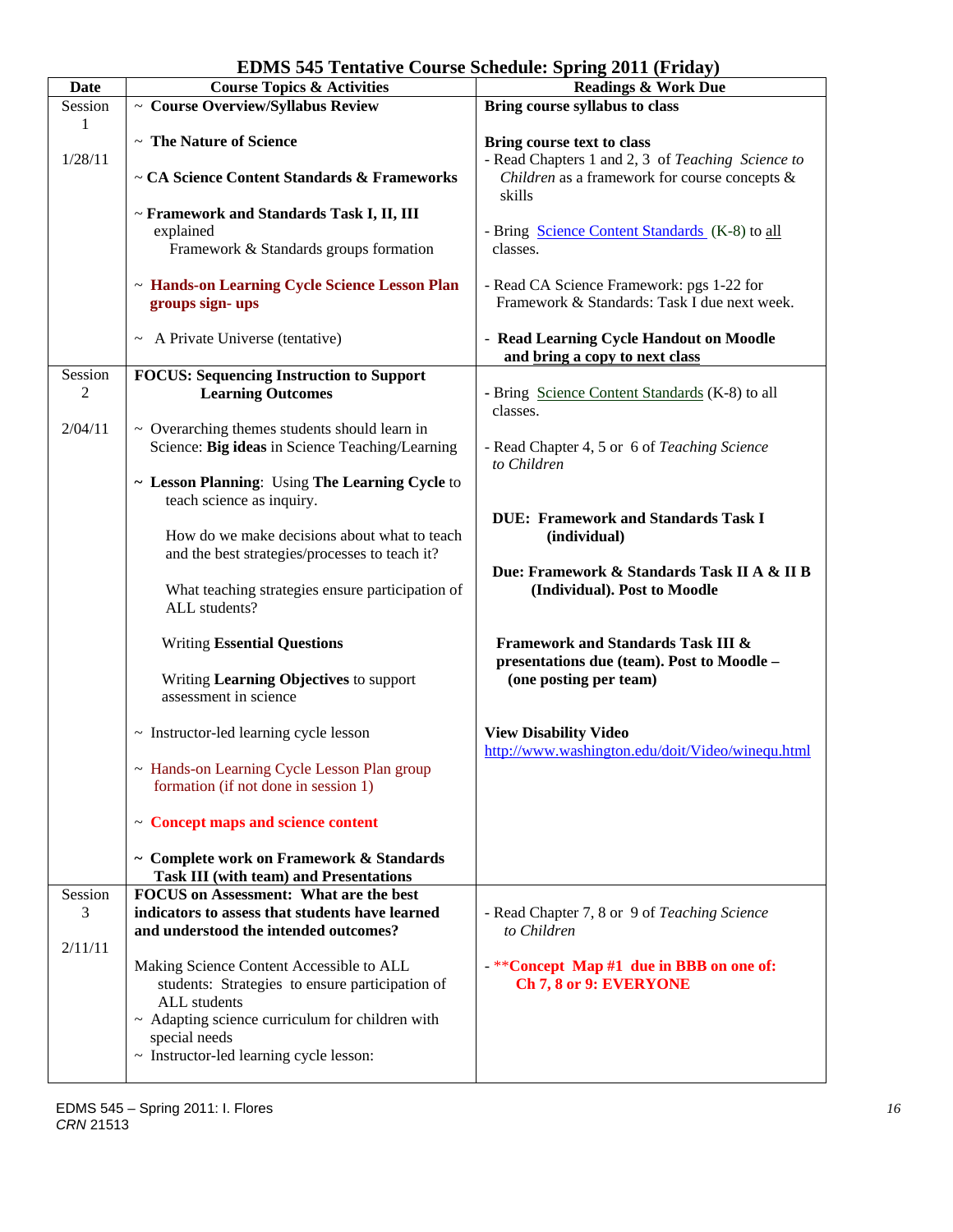|              | <b>Inquiry Processes in Science</b>                                                          |                                                                                                                |
|--------------|----------------------------------------------------------------------------------------------|----------------------------------------------------------------------------------------------------------------|
|              | Science process skills & scientific attitudes                                                |                                                                                                                |
|              | ~ Safety guidelines for the science classroom                                                |                                                                                                                |
|              | ~ National Science Education Standards                                                       |                                                                                                                |
|              | <b>Learning Cycle Lesson Plan--in class work</b>                                             |                                                                                                                |
| Session<br>4 | $\overline{\sim}$ Teaching Science to English Learners                                       | - Read Chapter 10, 11, or 12 of Teaching Science<br>to Children                                                |
| 2/18/11      | ~ Developing Science WebQuests and Technology<br>Resources for Science Teaching and Learning | **Concept Map #2 Due In BBB on one of:<br><b>Ch. 10, 11, or 12: EVERYONE</b>                                   |
|              | ~ Instructor-led learning cycle lesson<br>$\sim$ Science kits                                | <b>***Learning Cycle Lesson Presentations:</b><br>Teams 1, 2 & 3. Post to Moodle-one                           |
| Session      | $\sim$ Integrating writing into science activities                                           | posting per team. Post data sheets as well.<br>- Read Chapter 14, 15, or 16 of Teaching Science<br>to Children |
| 5            | $\sim$ Instructor-led learning cycle lesson                                                  |                                                                                                                |
| 2/25/11      | ~ Science Fairs/Exploratorium and the Inquiry<br><b>Model</b>                                | - ** Concept Map due in BBB on one of: Ch. 14,<br>15, or 16: OPTION FOR CM #3                                  |
|              |                                                                                              | <b>***Learning Cycle Lesson Presentations:</b>                                                                 |
|              |                                                                                              | Teams 4, 5, & 6. Post to Moodle--one                                                                           |
| Session      |                                                                                              | posting per team. Post data sheets as well.<br>- Read Chapter 17, 18 or 19 of Teaching Science                 |
| 6            | $\sim$ Instructor-led learning cycle lesson                                                  | to Children                                                                                                    |
| 3/04/11      |                                                                                              | **Concept Map due in BBB on one of Ch. 17,<br>18, or 19: OPTION FOR CM #3                                      |
|              | <b>Work to complete Science Exploratorium LP</b>                                             |                                                                                                                |
|              |                                                                                              | <b>*** Learning Cycle Lesson Presentations:</b>                                                                |
|              |                                                                                              | Teams 7, 8, & 9. Post to Moodle—one<br>posting per team. Post data sheets as well.                             |
| Session<br>7 | ~ Science Fair Exploratorium Presentations at<br><b>Elementary school site - Grade 5</b>     | <b>Post Science Exploratorium LP to Moodle-one</b><br>per team                                                 |
| 3/11/11      | (School and time TBD)                                                                        | <b>Science Exploratorium LPs due in folders</b>                                                                |
|              |                                                                                              | Please ensure that your team lesson plan AND<br>data sheets are posted to the appropriate link in<br>Moodle.   |
| Session<br>8 | Integration of Technology Plan Assignment due<br>Integration of Technology presentations     | Please ensure that your team Integration of<br>Technology Plan is posted to the appropriate link<br>in Moodle. |
| 3/18/11      | ~ Course Wrap-Up                                                                             |                                                                                                                |

*\*\* Choose three Concept Maps to submit according to the assigned dates for text readings chapters in course schedule. \*\*\*BBB = Big Blue Book* 

**NOTE: While this syllabus is carefully planned, it may be modified or adjusted at any time in response to the learning needs of the class.**